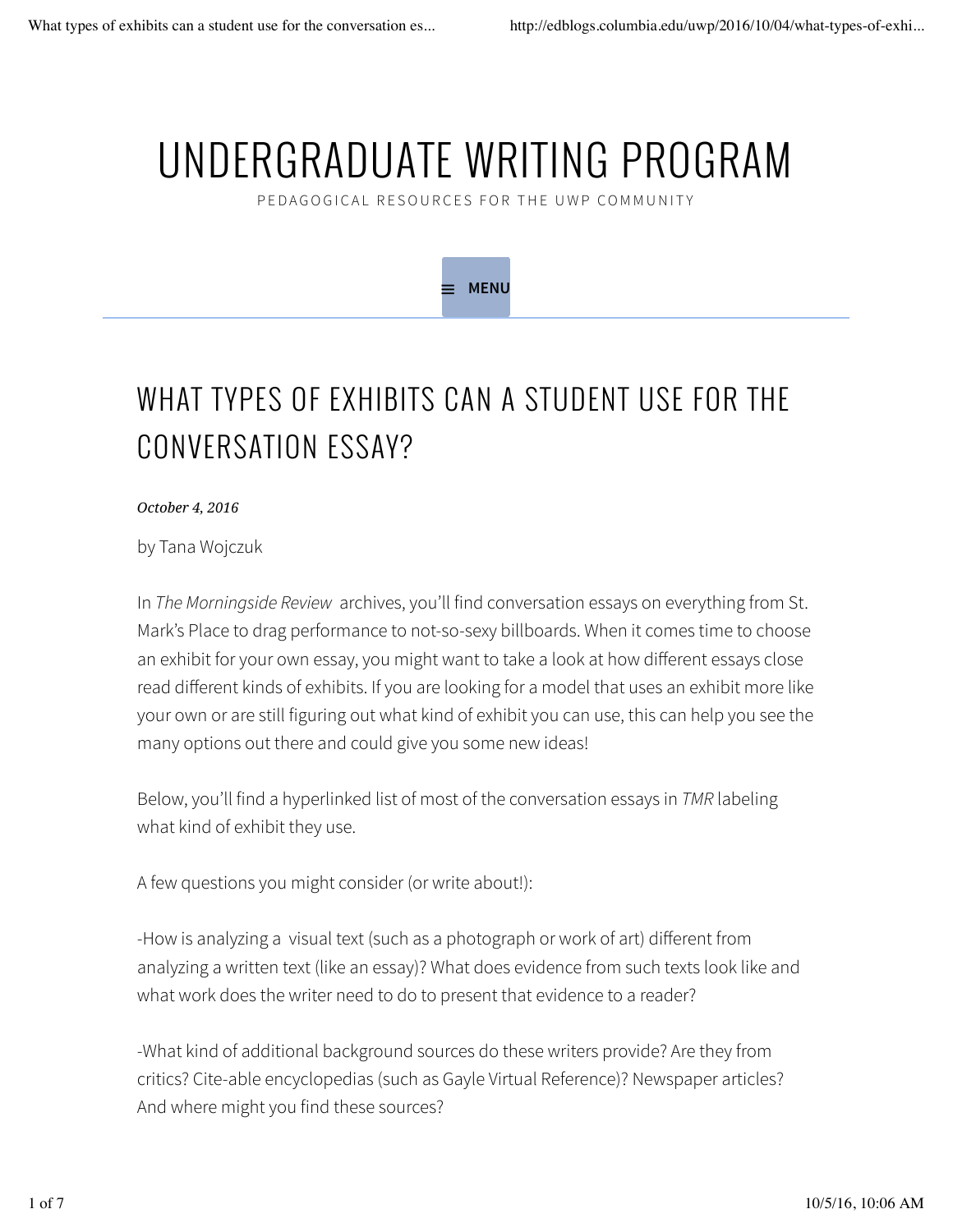-How do different kinds of exhibits (including different genres of written texts) require different work to put them into conversation? How do they require the same work?

—

# **A Speech:**

http://morningsidereview.org/essay/fighting-indifference-looking-at-world-response-tothe-holocaust-with-elie-wiesel/ (speech)

# **A course description:**

http://morningsidereview.org/essay/plagiarism-as-revolution-methodology-as-materialapotheosizing-the-author-under-the-aegis-of-appropriation/ (course description)

# **An academic essay:**

http://morningsidereview.org/essay/losing-the-accidental-holocaust-remembrancein-the-third-generation/ (academic essay)

http://morningsidereview.org/essay/nation-less-the-unnaturalness-of-nationalismas-shown-by-third-culture-kids/

http://morningsidereview.org/essay/for-the-ultimate-green/ (begins with scene from personal experience but primarily analyzes Owen, a written text)

# **An open letter:**

http://morningsidereview.org/essay/why-straight-men-should-act-gay/ (a letter that sparked a controversy)

#### **Personal Experience**

http://morningsidereview.org/essay/on-servitude-and-division-of-labor-in-pakistanand-america/

http://morningsidereview.org/essay/acknowledging-otherness-2/ (though you might argue Didion is more her exhibit here than the scene from her own experience)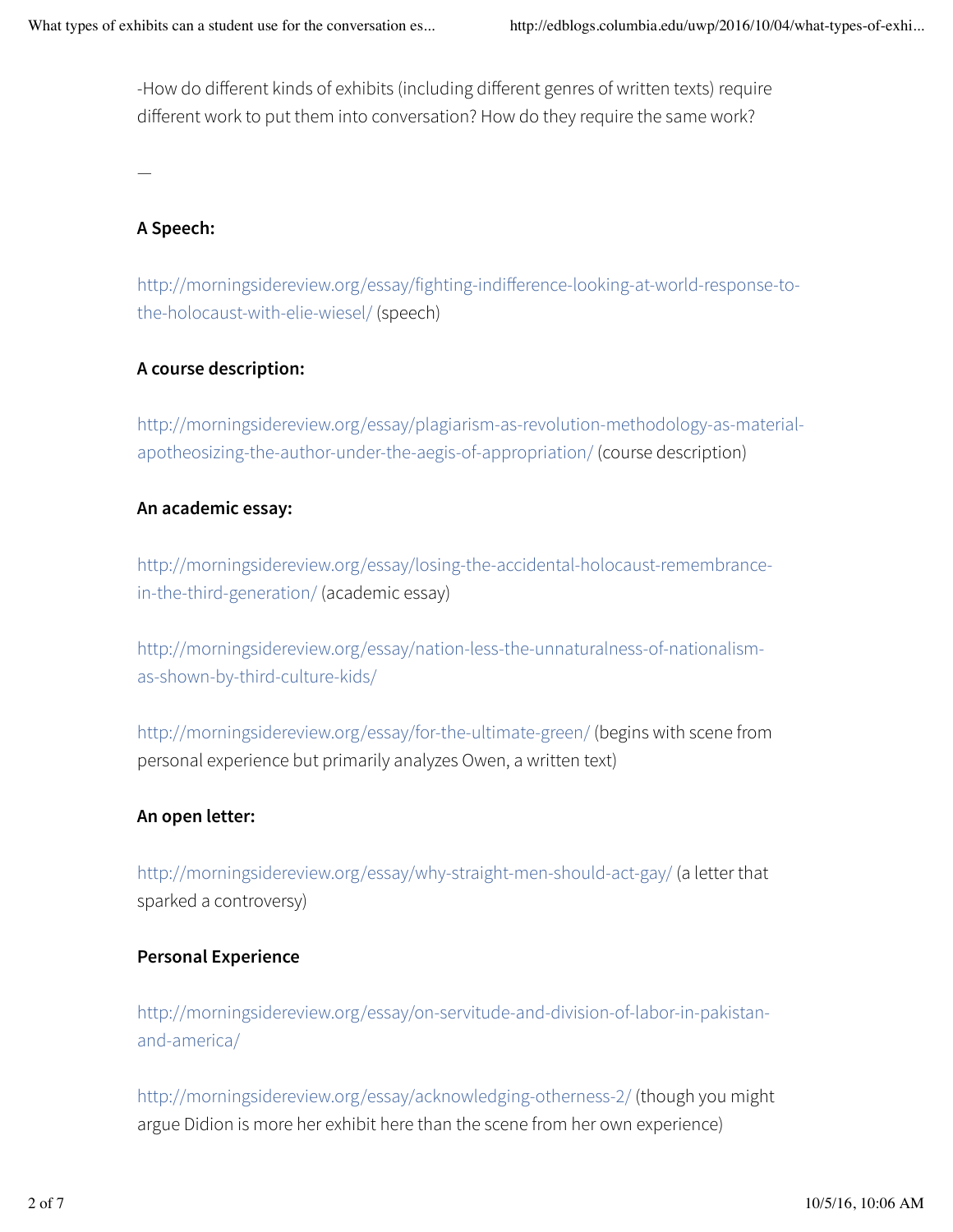http://morningsidereview.org/essay/societal-duende/

# **A Photograph:**

http://morningsidereview.org/essay/let-me-rest-a-little-humankind/

# **A Comic Book Cover:**

http://morningsidereview.org/essay/geek-mythology-nostalgia-in-four-colors/

# **A Mural:**

http://morningsidereview.org/essay/good-ole-murals-for-the-sentiments/

# **A Sculpture:**

http://morningsidereview.org/essay/pure-joy/

# **A Billboard:**

http://morningsidereview.org/essay/crazy-sexy-salty/

# **A Musical Performance:**

http://morningsidereview.org/essay/birds-words-jazz-language-and-imitation/

# **A Theatrical Performance:**

http://morningsidereview.org/essay/the-giddiness-of-the-performance-an-investigationof-disturbing-delightful-drag/

# **A TV Series:**

http://morningsidereview.org/essay/brainy-or-busty-both-sexuality-and-intelligence-inbbcs-sherlock/

#### **An Event:**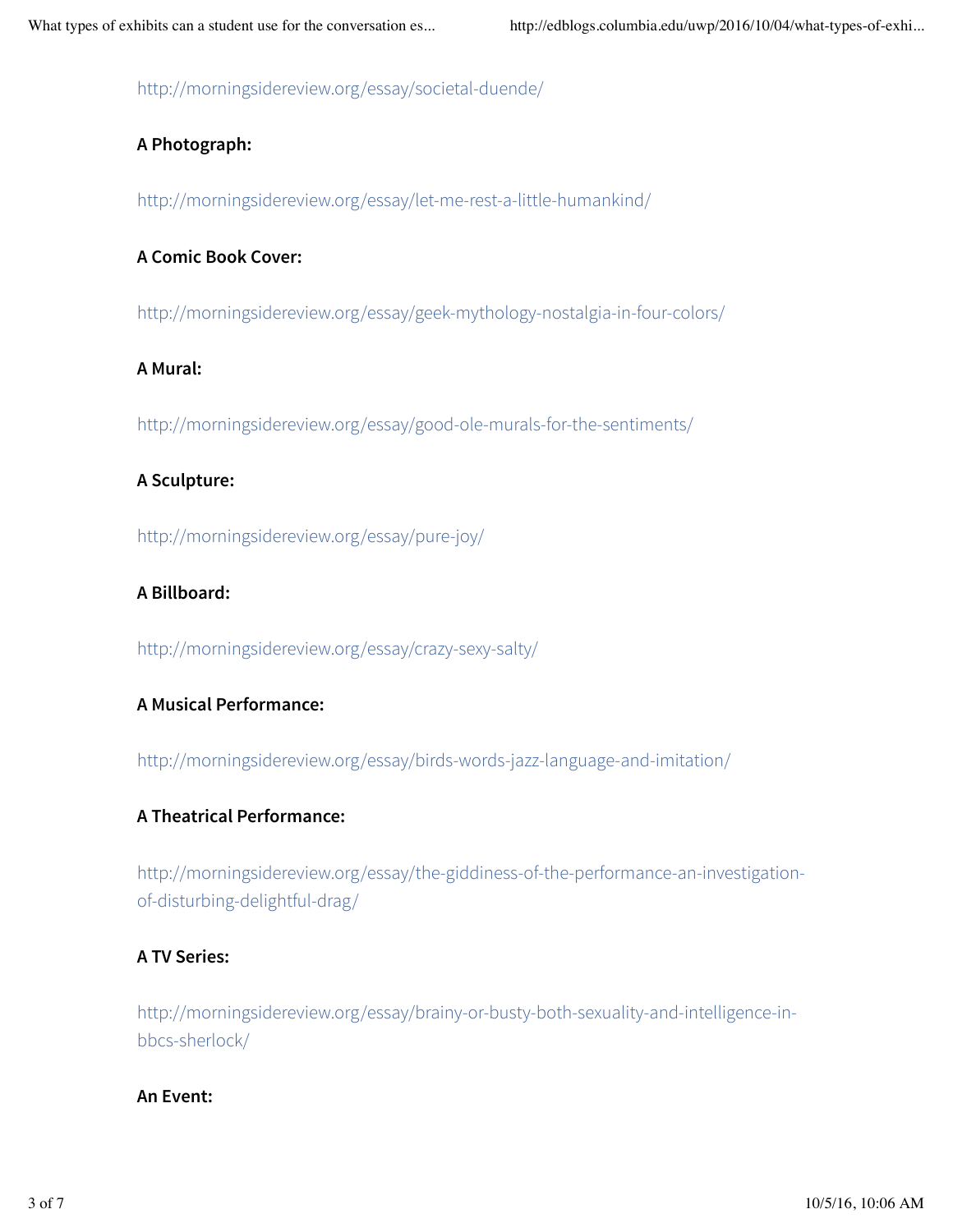http://morningsidereview.org/essay/the-destiny-of-the-missing/ (analyzing "the media's treatment" of an event)

http://morningsidereview.org/essay/born-a-womyn-lisa-vogels-paradigm-fortransgender-exclusion/ (analyzing the controversy around a specific event)

# **A Patent (or other legal decision):**

http://morningsidereview.org/essay/patenting-culture-the-cultural-conflict-ofintellectual-property/ (analyzes a specific patent that caused a bigger debate about patenting ideas)

# **A Space (architecture, a neighborhood public space…):**

http://morningsidereview.org/essay/manhattanville-meet-west-harlem-an-urbanfrontier/

http://morningsidereview.org/essay/in-the-bones-of-giants/ (ST mark's place, a street)

# **A Study:**

http://morningsidereview.org/essay/justices-illusion/

*Posted in: Uncategorized*

*← Continuing Orientation's Conversation about the Essay*

# LEAVE A REPLY

Logged in as vsj2105. Log out?

Comment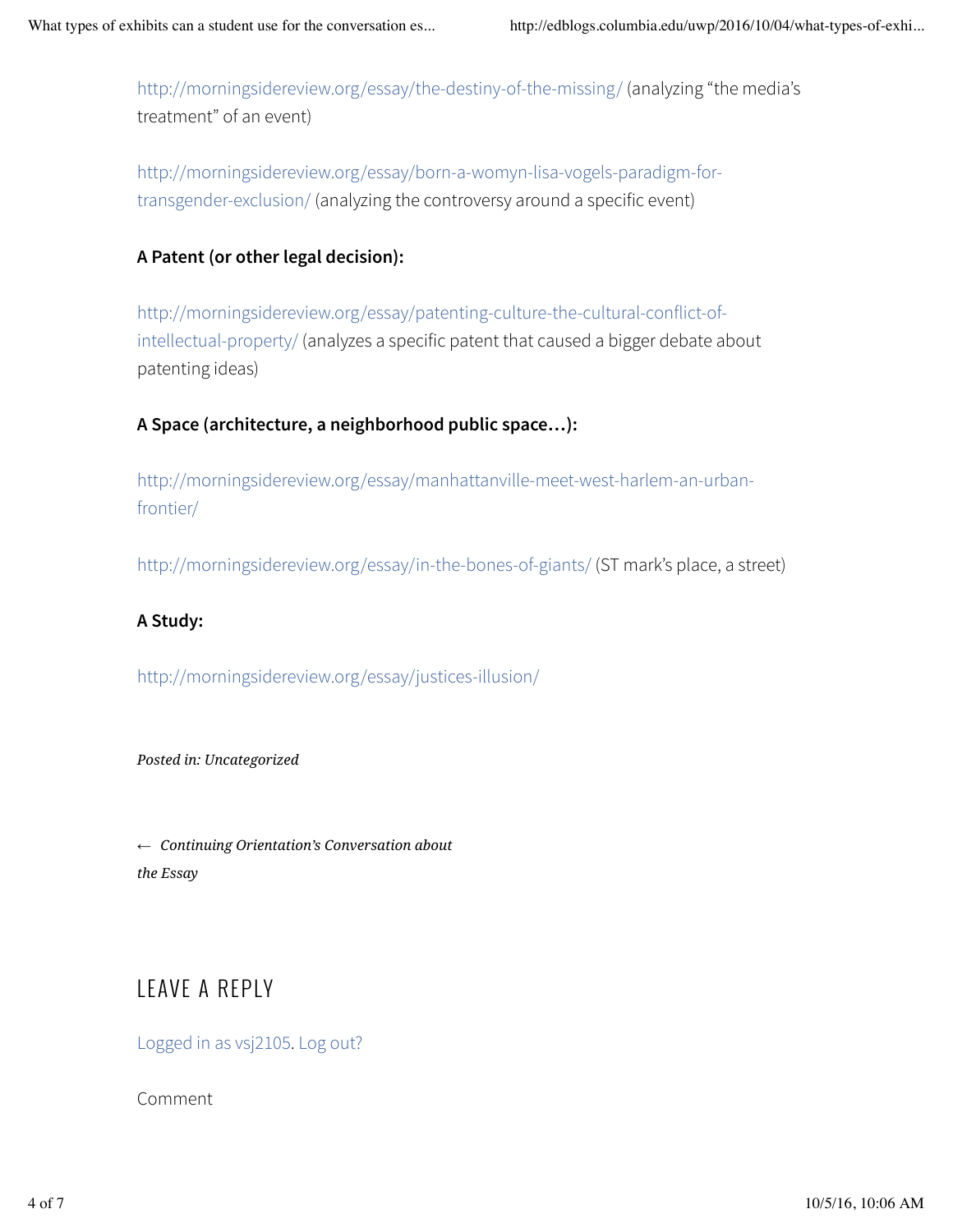

Notify me of followup comments  $\Box$  via e-mail

#### **- RECENT POSTS -**

What types of exhibits can a student use for the conversation essay?

Continuing Orientation's Conversation about the Essay

How Students Experience University Writing Class

The Next UW Op-Ed Event and New Materials

7 Insights About the Research Process, Courtesy of Professor Carole Vance

#### **- RECENT COMMENTS -**

Glenn Gordon on Introducing the UWP Blog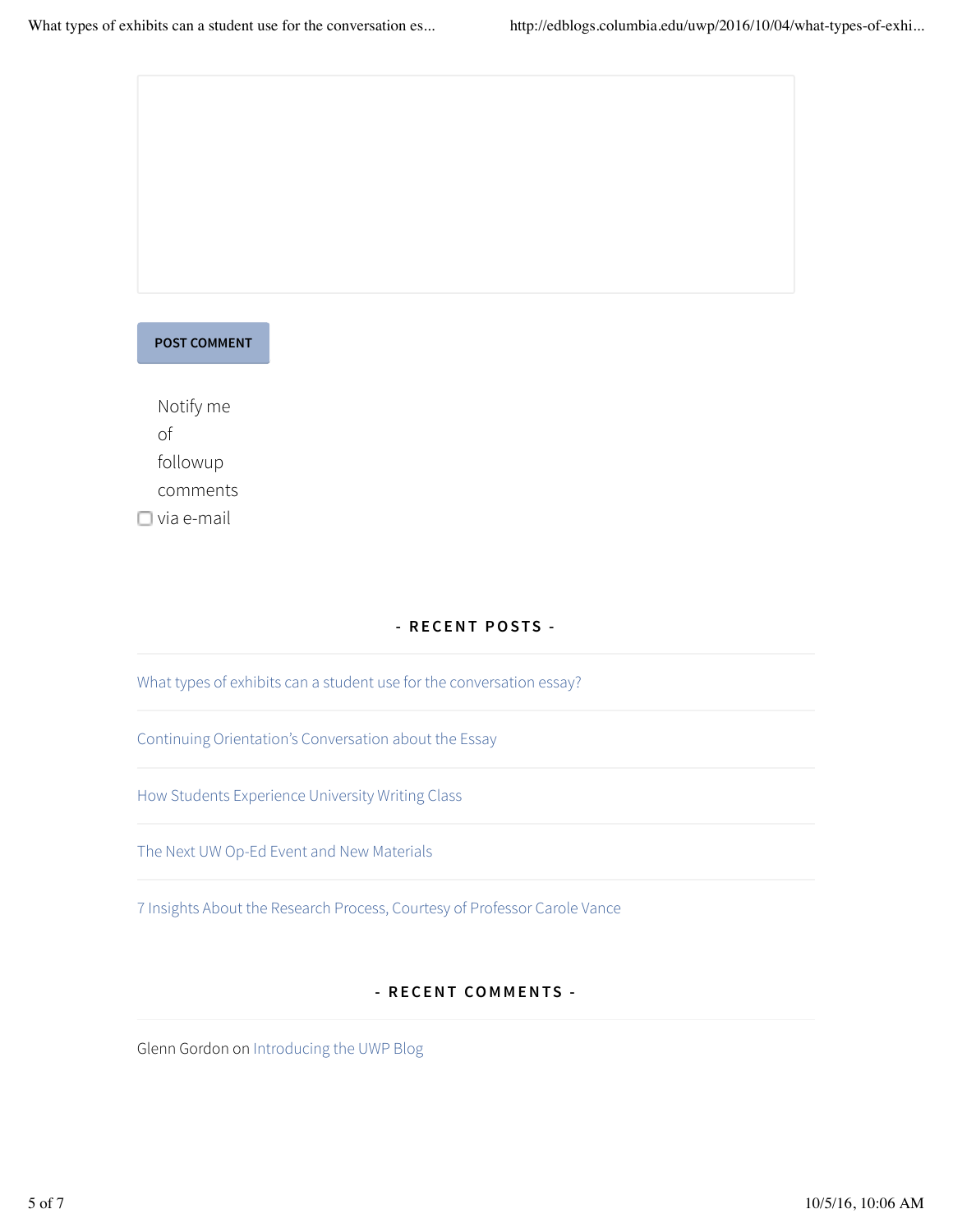| Search         |                |  |
|----------------|----------------|--|
|                | - ARCHIVES -   |  |
| October 2016   |                |  |
| September 2016 |                |  |
| August 2016    |                |  |
| April 2016     |                |  |
| March 2016     |                |  |
| February 2016  |                |  |
|                | - CATEGORIES - |  |
| Progression 2  |                |  |
| Progression 3  |                |  |
| The Essay      |                |  |
| Uncategorized  |                |  |

Glenn Michael Gordon The Morningside Review